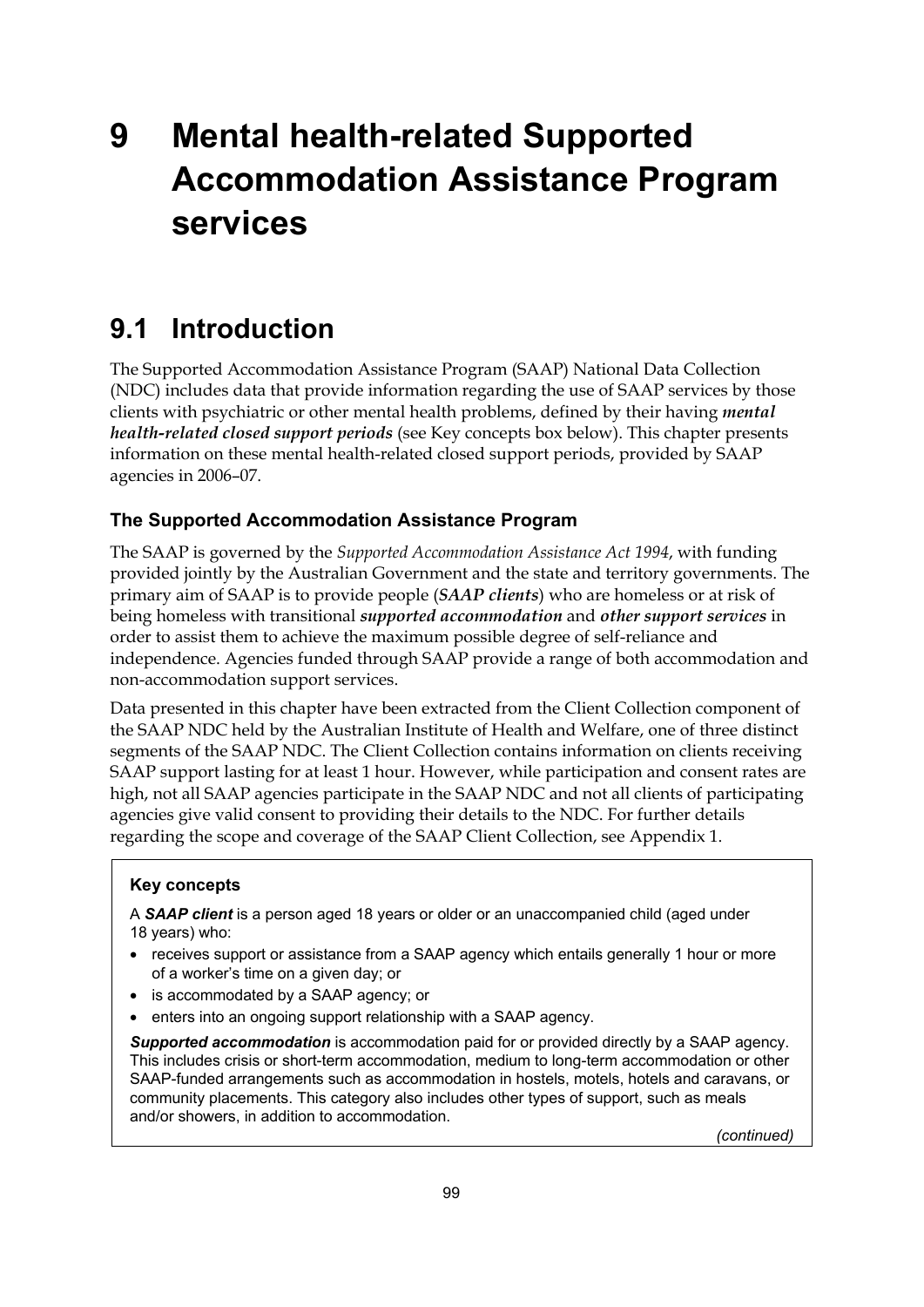*Other support services* refers to the assistance, other than supported accommodation, provided as part of an ongoing support relationship between a SAAP agency and the client.

An *accommodation period* is the period in which the client was in SAAP-supported accommodation. A client may have no accommodation periods or one or more accommodation periods within a support period.

A *closed support period* is a support period that had finished on or before 30 June of the reporting year.

*Mental health-related closed support periods* are closed support periods for which at least one of the following were reported:

- the source of referral to the SAAP agency was a dedicated psychiatric unit
- the main, or other, presenting reason for seeking assistance was the client's psychiatric illness or mental health issue
- the client reported an accommodation type of psychiatric institution either before or after SAAP support
- the type of support needed, provided or referred was psychological services or psychiatric services.

An *accompanying child* is less than 18 years of age and has a parent or guardian who is a SAAP client. This means that the child accompanies a parent or guardian at any time during the parent or guardian's support period and/or receives SAAP assistance directly as a consequence of a parent or guardian's support period.

### **Mental health-related SAAP services**

The SAAP Client Collection includes information on source of referral, presenting reasons and type of assistance. Information from each of these data elements has been used to indicate whether or not a SAAP support period was mental health-related and, in turn, how many clients received mental health-related closed support periods.

The number of mental health-related closed support periods reported in this chapter is an underestimate of the actual number of such support periods for the following reasons:

- Data presented in this chapter are unweighted, meaning there has been no adjustment for undercounting of support periods due to the non-participation of some agencies and the non-consent of some SAAP clients to the provision of their data. The data, therefore, are not comparable with other data published from the SAAP Client Collection, nor between *Mental health services in Australia* publications.
- Information on presenting reasons for seeking assistance is only collected from clients who give consent. In addition, consenting clients with mental disorders may not report 'psychiatric illness' as a presenting reason.
- Information is collected by workers in SAAP agencies; these workers may not be trained to assess a client's need for psychiatric or psychological services.

It is important to note that some clients that were identified as having had mental health-related closed support periods may have had other closed support periods for which no mental health-related information was reported. These latter support periods are not included in the data presented in this chapter.

Further information on the SAAP collection, including coverage, data quality and the use of unweighted data in this chapter, is presented in Appendix 1.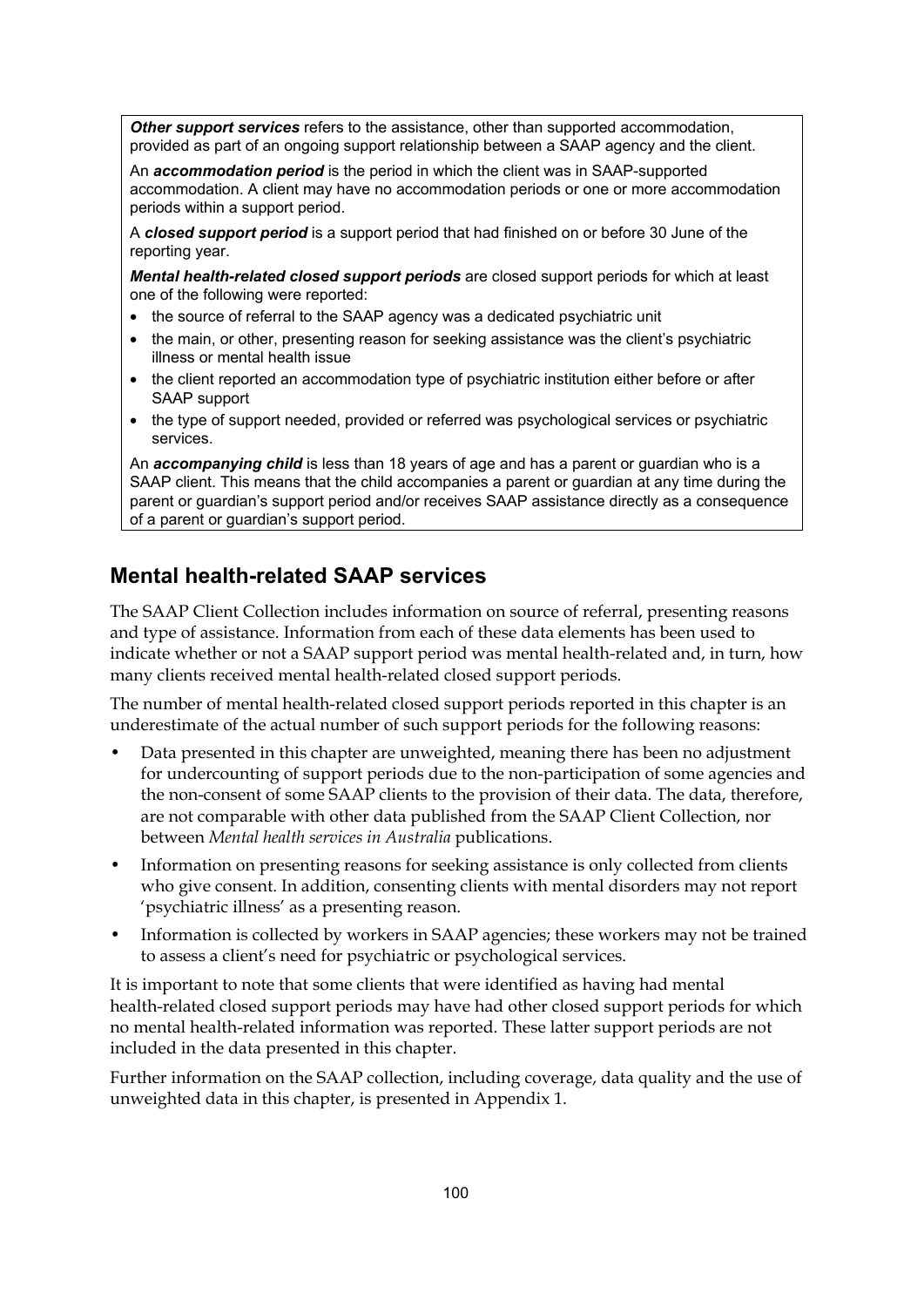# **9.2 SAAP clients with mental health-related closed support periods**

In 2006–07, there were 15,067 SAAP clients with at least one mental health-related closed support period (Table 9.1). The average number of mental health-related closed support periods per client was 1.6.

Clients aged 25–44 years represented over half (52.5%) of the total number of clients for 2006–07. The number of clients per 100,000 population was highest for the group aged 18–19 years and lowest for those aged 65 years and over (150.2 and 8.7 per 100,000 population, respectively) (Table 9.1).

There were more female than male clients with mental health-related support periods in 2006–07 (52.5% compared with 47.5%). However, the rate of access to mental health-related closed support periods, as measured by the age standardised rate, was higher for male clients (116.5 per 100,000) than for females (100.0).

In 2006–07, Aboriginal and Torres Strait Islander peoples made up 12.0% of clients with mental health-related closed support periods. This proportion is considerably higher than the estimated Indigenous population proportion of 2.5% of the total Australian population as at 30 June 2006 (ABS 2007b). The age standardised rate for Indigenous Australians was 447.7 per 100,000 for closed support periods, which was almost 5 times the rate for non-Indigenous Australians (91.5).

Most clients (86.1%) were born in Australia. The age standardised rate for Australian-born people who had a SAAP mental health-related closed support period in 2006–07 was twice that of the overseas-born clients (81.8 and 40.8 per 100,000 population, respectively). The rate for the number of closed support periods for Australian-born clients was also twice the rate for overseas-born clients (123.3 and 60.3 per 100,000 population, respectively).

The SAAP clients in 2006–07 who were overseas-born (13.9%) can be classified into English Proficiency (EP) Country Groups (see Appendix 3 for details). There was considerable variation in client rates of access between the EP country groups, ranging from 35.3 to 55.2 per 100,000 population. When usage rates were calculated for the number of closed support periods, those individuals born in EP group 3 had the highest usage rates (76.5 closed support periods per 100,000 population).

#### **Children accompanying clients**

Information is collected on children who accompany their parent(s) or guardian(s) to SAAP agencies or who require assistance from a SAAP agency as a result of their parent or guardian being a client of the same agency. The number of 'accompanying children' is additional to the number of clients (i.e. adults and unaccompanied children) detailed above.

In 2006–07, 6,713 children accompanied clients who had mental health-related closed support periods. Over three-quarters of these children were aged 0 to 12 years (Figure 9.1).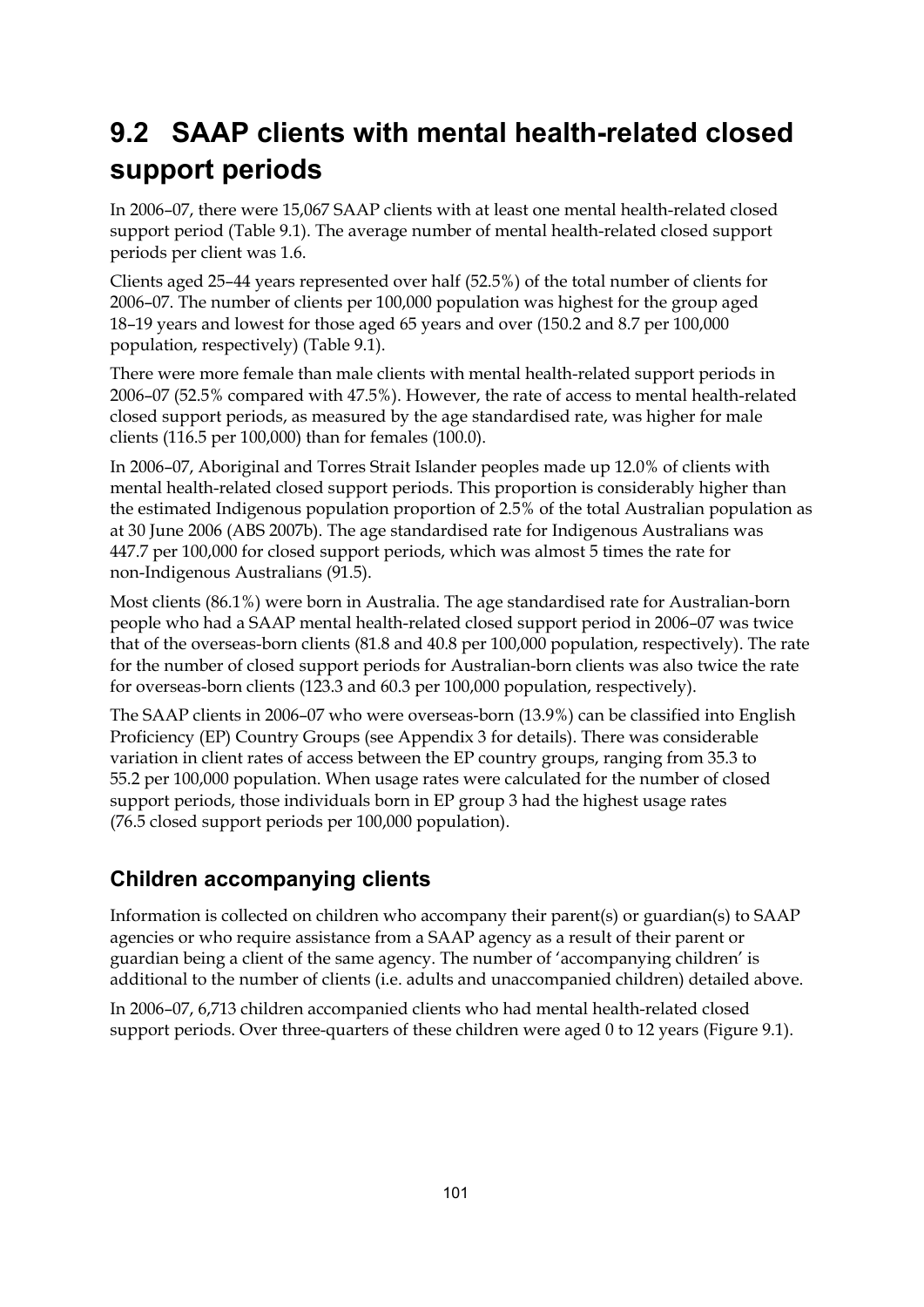|                               |                                                                | <b>Clients</b> |                                                       | <b>Closed support periods</b> |                                                  |                                                       |  |
|-------------------------------|----------------------------------------------------------------|----------------|-------------------------------------------------------|-------------------------------|--------------------------------------------------|-------------------------------------------------------|--|
| <b>Client demographics</b>    | Per cent of<br>clients <sup>(b)</sup><br>Number <sup>(a)</sup> |                | Rate <sup>(b)(c)</sup><br>(per 100,000<br>population) | Number <sup>(a)</sup>         | Per cent of<br>support<br>periods <sup>(b)</sup> | Rate <sup>(b)(c)</sup> (per<br>100,000<br>population) |  |
| Age (years)                   |                                                                |                |                                                       |                               |                                                  |                                                       |  |
| Under 15 years                | 382                                                            | 2.5            | 9.4                                                   | 449                           | 2.0                                              | 11.1                                                  |  |
| 15 to 17                      | 1.263                                                          | 8.4            | 147.0                                                 | 1,557                         | 7.0                                              | 181.2                                                 |  |
| 18 to 19                      | 852                                                            | 5.7            | 150.2                                                 | 1,087                         | 4.9                                              | 191.6                                                 |  |
| 20 to 24                      | 1,952                                                          | 13.0           | 131.8                                                 | 2,482                         | 11.1                                             | 167.6                                                 |  |
| 25 to 44                      | 7,906                                                          | 52.5           | 132.4                                                 | 11,801                        | 52.9                                             | 197.6                                                 |  |
| 45 to 64                      | 2,476                                                          | 16.4           | 47.8                                                  | 4,401                         | 19.7                                             | 85.0                                                  |  |
| 65 years and over             | 236                                                            | 1.6            | 8.7                                                   | 539                           | 2.4                                              | 19.8                                                  |  |
| Sex                           |                                                                |                |                                                       |                               |                                                  |                                                       |  |
| Female                        | 7,907                                                          | 52.5           | 77.5                                                  | 10,877                        | 46.2                                             | 100.0                                                 |  |
| Male                          | 7,160                                                          | 47.5           | 69.5                                                  | 12,679                        | 53.8                                             | 116.5                                                 |  |
| <b>Indigenous status</b>      |                                                                |                |                                                       |                               |                                                  |                                                       |  |
| <b>Indigenous Australians</b> | 1,668                                                          | 12.0           | 334.7                                                 | 2,256                         | 10.7                                             | 447.7                                                 |  |
| <b>Other Australians</b>      | 12,275                                                         | 88.0           | 61.3                                                  | 18,754                        | 89.3                                             | 91.5                                                  |  |
| <b>Country of birth</b>       |                                                                |                |                                                       |                               |                                                  |                                                       |  |
| Australia                     | 12,685                                                         | 86.1           | 81.8                                                  | 19,029                        | 85.7                                             | 123.3                                                 |  |
| Overseas                      | 2,055                                                          | 13.9           | 40.8                                                  | 3,185                         | 14.3                                             | 60.3                                                  |  |
| Overseas-born <sup>(d)</sup>  |                                                                |                |                                                       |                               |                                                  |                                                       |  |
| EP country group 1            | 694                                                            | 33.8           | 42.0                                                  | 1,122                         | 35.2                                             | 62.9                                                  |  |
| EP country group 2            | 426                                                            | 20.7           | 35.3                                                  | 672                           | 21.1                                             | 45.3                                                  |  |
| EP country group 3            | 774                                                            | 37.7           | 52.4                                                  | 1,165                         | 36.6                                             | 76.5                                                  |  |
| EP country group 4            | 161                                                            | 7.8            | 55.2                                                  | 226                           | 7.1                                              | 71.1                                                  |  |
| <b>Total number</b>           | 15,067                                                         | 100.0          | 73.4                                                  | 23,678                        | 100.0                                            | 108.5                                                 |  |

**Table 9.1: SAAP clients with mental health-related closed support periods: demographic characteristics and number of support periods, 2006–07**

(a) Number of clients for Indigenous status, and number of closed support periods for Indigenous status and Country of birth, were missing or not reported for more than 5% of the total.

(b) The percentages and rates shown do not include those clients or closed support periods for which the demographic information was missing or not reported.

(c) Rates were directly age-standardised, with the exception of age which is a crude rate, as detailed in Appendix 2.

(d) For definition of the English Proficiency (EP) Country Groups, see Appendix 3.

*Source:* Supported Accommodation Assistance Program Client Collection.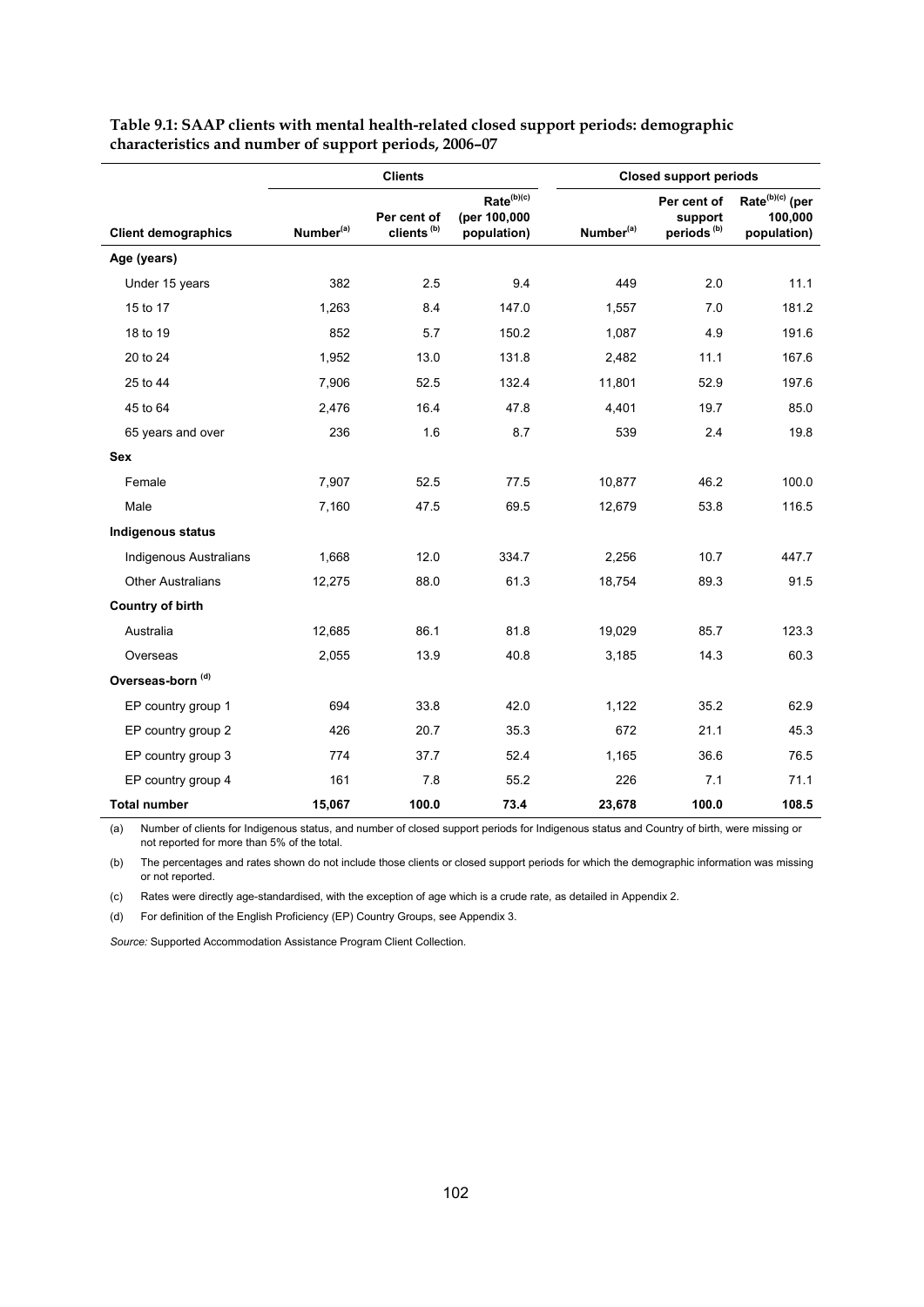

#### **Client groups**

In the SAAP data collection, each client is allocated to a client group based on the client's sex, age group and the mode of presentation to the SAAP agency. In 2006–07, the most commonly reported client group with mental health-related closed support periods was unaccompanied males aged 25 years and over (38.3%), followed by unaccompanied females aged 25 years and over (17.8%; Figure 9.2). The client group least receiving mental health-related SAAP closed support periods was males with children (0.9%).



**Figure 9.2: SAAP clients with mental health-related closed support periods, proportion of support periods by client group type, 2006–07**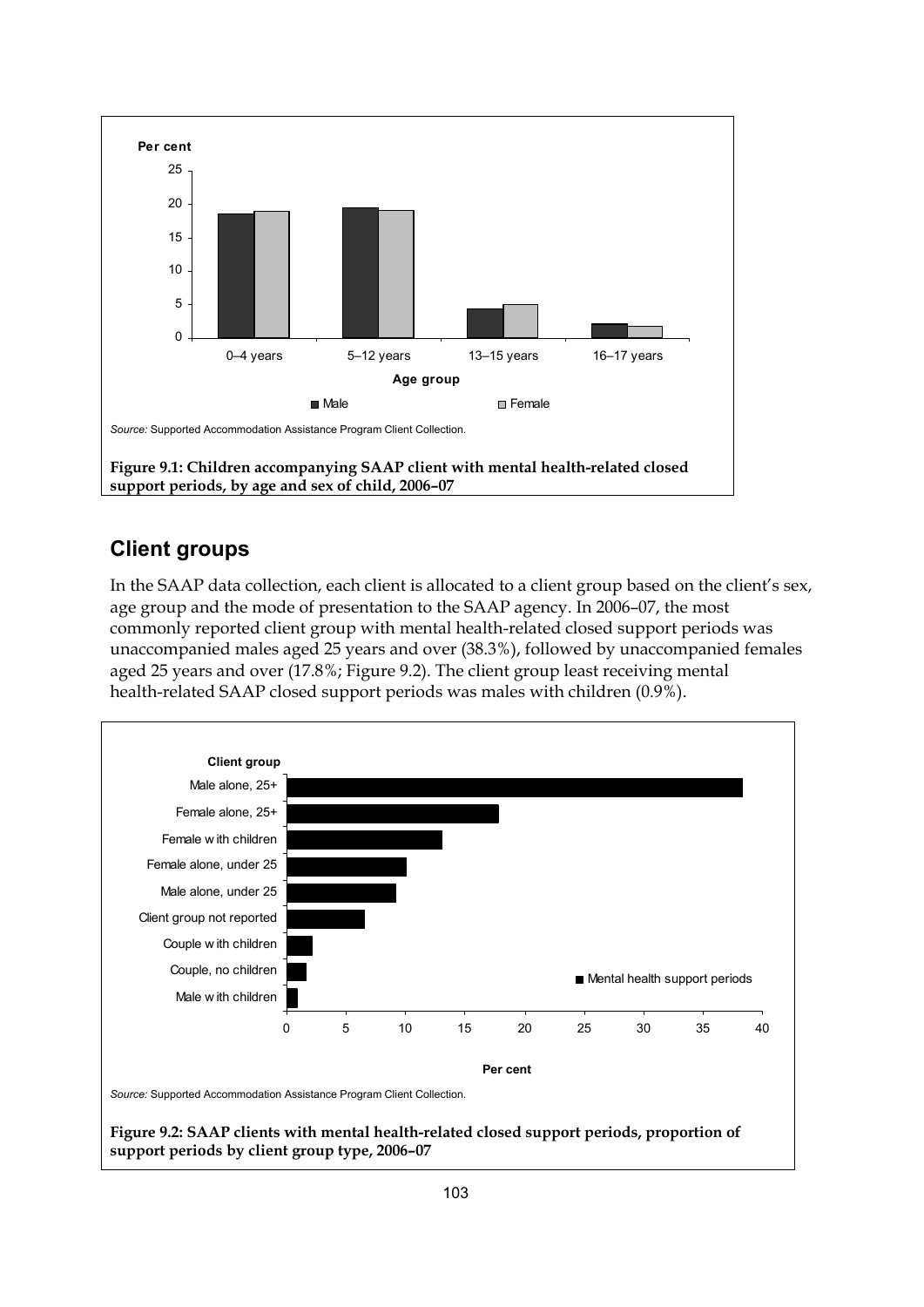# **9.3 SAAP mental health-related closed support periods**

The previous section provided details on SAAP clients who had a mental health-related closed support period in 2006–07. This section presents information on the closed support periods and the SAAP services provided to these clients. There were 164,896 closed support periods for all SAAP support types in 2006–07 (unweighted data), and 23,678 mental health-related closed support periods reported for clients, representing 14.4% of the total.

## **Type of support period**

Of the mental health-related closed support periods provided by SAAP in 2006–07, 10,908 (46.1%) involved supported accommodation services, which may include other support services, while 12,770 (53.9%) involved a range of other support services, which did not include accommodation (Table 9.2).

Supported accommodation services were the dominant SAAP support service provided to clients in New South Wales, Queensland, Western Australia, the Australian Capital Territory and the Northern Territory (Table 9.2). Other support services were the dominant SAAP service provided in Victoria and South Australia. Tasmania had an approximately even spread between supported accommodation services and other support services.

Taking population size differences into account, the distribution of mental health-related closed support periods varied considerably across each state and territory. In 2006–07, the Northern Territory had the highest rate of mental health-related closed support periods per 100,000 population (260.7), whereas Western Australia had the lowest rate (40.2).

|                         | <b>NSW</b>                        | Vic    | Qld   | <b>WA</b> | <b>SA</b>     | Tas   | <b>ACT</b> | NΤ    | <b>Total</b> |
|-------------------------|-----------------------------------|--------|-------|-----------|---------------|-------|------------|-------|--------------|
|                         |                                   |        |       |           | <b>Number</b> |       |            |       |              |
| Supported accommodation | 3.937                             | 3.058  | 1.736 | 542       | 529           | 370   | 294        | 442   | 10.908       |
| Other support services  | 2.014                             | 8.008  | 821   | 294       | 1.068         | 309   | 144        | 112   | 12,770       |
| <b>Total</b>            | 5.951                             | 11,066 | 2,557 | 836       | 1,597         | 679   | 438        | 554   | 23,678       |
|                         | Rate (per 100,000) <sup>(a)</sup> |        |       |           |               |       |            |       |              |
| Supported accommodation | 57.4                              | 59.2   | 42.0  | 26.0      | 33.6          | 75.2  | 87.4       | 208.0 | 52.3         |
| Other support services  | 29.4                              | 155.1  | 19.9  | 14.1      | 67.8          | 62.8  | 42.8       | 52.7  | 61.3         |
| <b>Total</b>            | 86.8                              | 214.3  | 61.9  | 40.2      | 101.4         | 138.1 | 130.2      | 260.7 | 113.6        |

**Table 9.2: SAAP mental health-related closed support periods, by service type, states and territories, 2006–07**

(a) Crude rate based on the Australian estimated resident population as at 31 December 2006.

*Source:* Supported Accommodation Assistance Program Client Collection.

### **Source of referral to SAAP services**

There are several ways in which prospective SAAP clients come in contact with a SAAP agency. In 2006–07, self-referral was the most common source of referral to SAAP services for mental health-related support periods (39.6%), followed by referrals from other SAAP agencies or workers (8.8%) and referrals from telephone/crisis referral agencies (7.6%; Figure 9.3).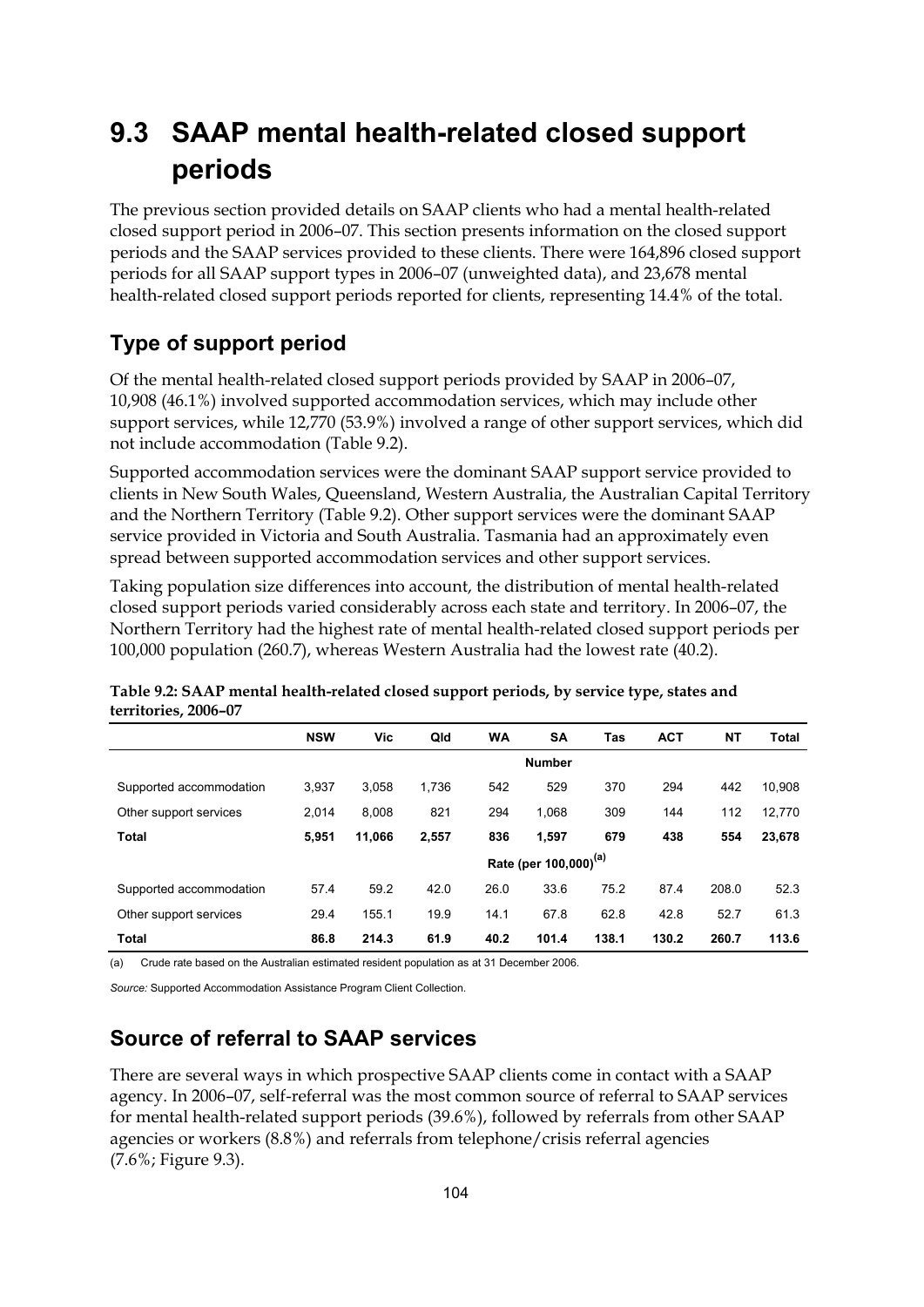

### **Main reason for seeking SAAP assistance**

As part of the SAAP data collection, SAAP agencies collect information on the main presenting reasons for which the client is seeking assistance for each support period. Multiple presenting reasons may be recorded for each support period.

Figure 9.4 illustrates the main presenting reasons for clients receiving mental health-related closed support periods. During 2006–07, of those clients receiving a mental health-related closed support period, 'mental health issues' or 'psychiatric illness' were reported as the main reasons for seeking SAAP assistance in 10.2% and 3.9% of closed support periods, respectively (Figure 9.4). 'Domestic or family violence' (14.2%) was the most common main reason for seeking assistance by clients receiving a mental health-related SAAP closed support period.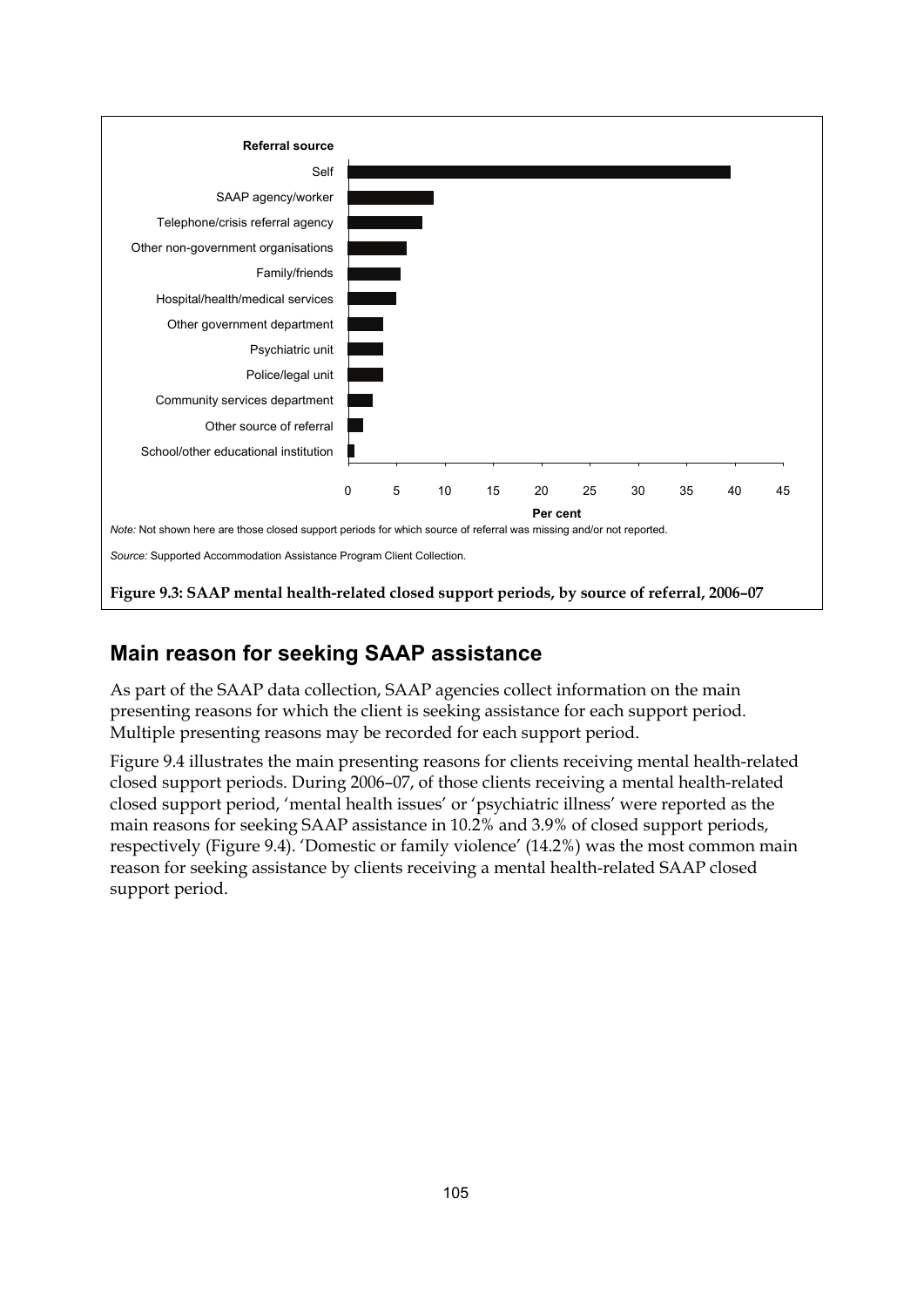

#### **Length of support period**

The length of the closed support period is collected for each service provided. This can vary from less than 1 day to a full calendar year. The distribution of the length of stay for mental health-related support periods is shown in Figure 9.5. The most common length of stay was less than 1 day (24.0%) followed closely by 4–13 weeks (20.2%).